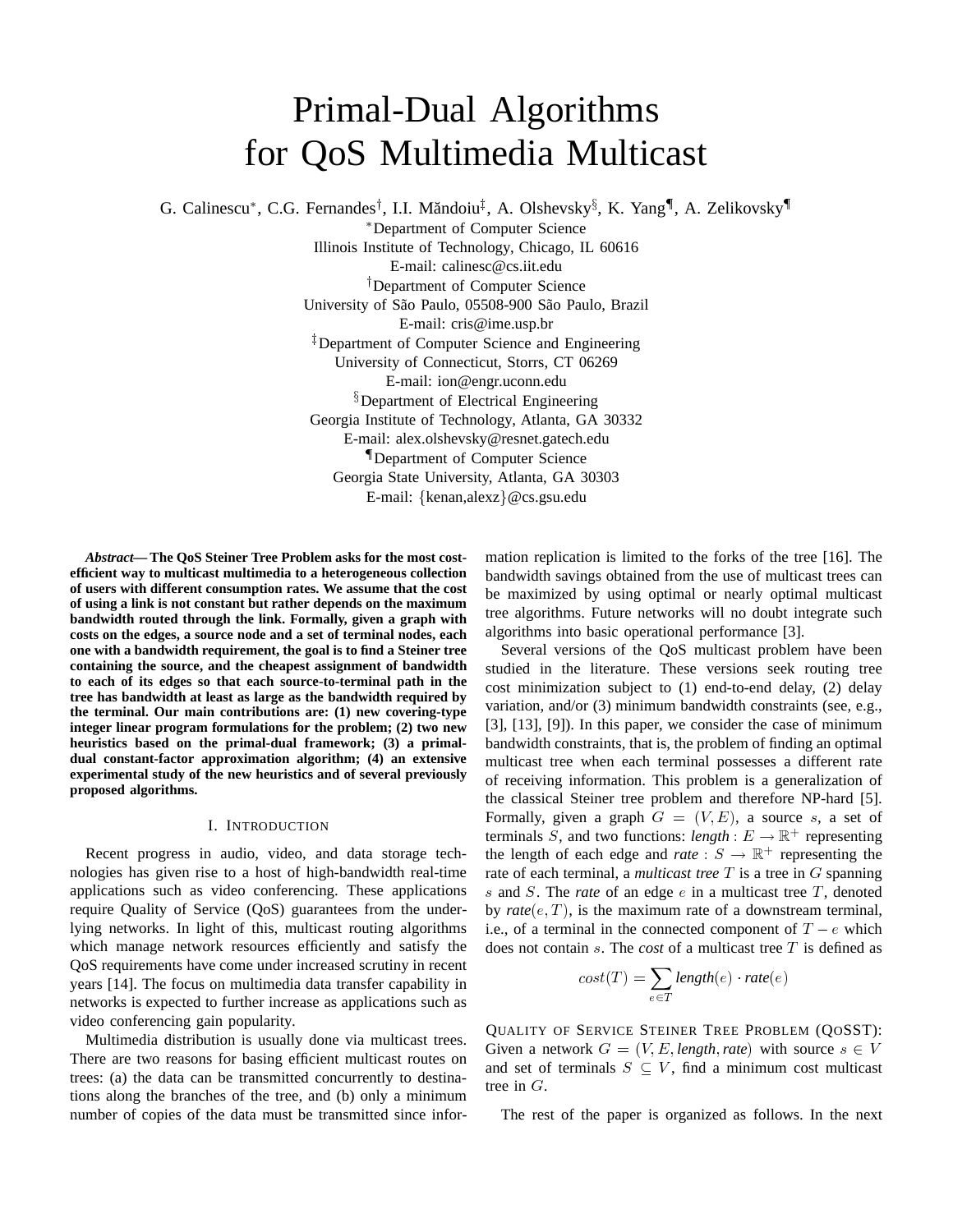**Input:** A graph  $G = (V, E, length, rate)$  with a source s in V and a collection of terminals  $S \subseteq V$ . **Output:** A QoS Steiner tree spanning the source and the terminals.

- (1) Initialize the current tree to  $\{s\}$ .
- (2) Find a non-reached terminal  $t$  of highest rate with the shortest distance to the current tree.
- (3) Add  $t$  to the current tree along with a shortest path connecting it to the current tree.
- (4) Repeat until all terminals are spanned.





Fig. 2. A bad example for Maxemchuk's algorithm, with  $k=4$  rates. In the figure,  $\varepsilon = 1/2^{2k-1}$ . The rate of each node is given above the node. The edge lengths are given on the thin curved arcs, while on the solid horizontal line each segment has length  $1/2^{k-1} + \varepsilon$ . The optimum, of total cost  $1 + 2^{k-1}\varepsilon = -$  by Karpin  $1 + 2^{k-1}(1/2^{2k-1}) = 1 + 1/2^k$ , uses the solid horizontal line at rate 1. Maxemchuk's algorithm picks the thin curved arcs at a cost of  $1 + (1/2)(1 \epsilon) + 2(1/4)(1 - 2\epsilon) + 4(1/8)(1 - 3\epsilon) \geq ((k+1)/2)(1 - 1/2^k).$ 

section we give a short summary of the algorithms proposed by [9], [5], and [8] and show that the approximation ratio of the algorithm from [9] is unbounded. In Section III, we consider an integer linear program formulation (ILP) and describe two heuristics based on the primal-dual framework. Then we prove that a primal-dual algorithm based on an enhanced ILP has an approximation ratio of 4.311. Finally, in Section IV we conclude with an experimental comparison of our two primaldual heuristics with algorithms from [9], [5].

#### II. PREVIOUS WORK

#### *A. Maxemchuk's Approach*

Maxemchuk [9] proposed a heuristic algorithm for the QoS Steiner Tree Problem. His algorithm is a modification of the MST heuristic for Steiner Trees [15] (see Figure 1).

The extensive experiments given in [9] demonstrate that this method works well in practice. Nevertheless, the following example shows that the method may produce arbitrarily large error (linear in the number of rates) compared with the optimal tree. Consider the natural generalization of the example in Figure 2 with an arbitrary number  $k$  of distinct rates. Its optimal solution has a cost of about 1, whereas Maxemchuk's method returns a solution of cost about  $(k+1)/2$ . As there are  $2^{k-1}+1$ nodes, this cost can also be written as  $1 + \frac{1}{2} \log_2(n-1)$ , where  $n$  is the number of nodes in the graph. We conclude that the approximation ratio of Maxemchuk's algorithm is no better than linear in the number of rates and no better than logarithmic in the number of nodes in the graph.

#### *B. The Charikar-Naor-Schieber Algorithm*

The Charikar-Naor-Schieber algorithm [5] is the first constant-factor approximation algorithm given for the QoS Steiner tree problem. In its first step, all rates are rounded to the closest power of two to produce the rounded up instance of this problem (clearly, this at most doubles the cost of an optimal solution). In its second step, Steiner trees are computed separately for each rate (within some approximation ratio  $\alpha$ ). The union of these trees is the final solution.

Replace each edge of rate  $2^i$  by edges of the rate  ${2^0, 2^1, \ldots, 2^{i-1}, 2^i}$ , respectively. In the new network, all edges of a specific rate form a Steiner tree. Since the optimal cost in this new network is no more than twice the cost of the rounded up instance, taking the union of all the computed Steiner trees introduces another factor of two to the approximation ratio. Thus the final approximation factor is  $2 \cdot \alpha \cdot 2 = 4\alpha$ .

Using a randomization technique, Charikar, Naor, and Schieber [5] reduce the approximation ratio to  $e\alpha \approx 4.21$ , where  $e \approx 2.71$  is the Euler constant and  $\alpha \approx 1.55$  is the currently best approximation ratio for the Steiner Tree problem. The approximation factor has been further improved to  $3.802$ by Karpinski et al. [8].

# *C. Algorithms for Two or Three Rates*

In practice, it is often the case that only few distinct rates are requested by the terminals. This is why the QoS problem with two or three rates has a long history  $[1]$ ,  $[2]$ ,  $[10]$ ,  $[17]$ . The previously-best results of [10] and [17] have produced algorithms with approximation factor equal to  $2.667$  (provided that the MST heuristic is used to compute Steiner trees). Karpinski et al.  $[8]$  improved this ratio to  $2.414$  and showed that it can be further improved to  $1.96$  if more sophisticated time consuming Steiner tree algorithms are used.

## III. PRIMAL-DUAL MOTIVATED ALGORITHMS

The QoSST problem can be formulated as an integer program as follows. Consider a network  $G = (V, E, length, rate)$  with a source node s and a set of terminal nodes. Let  $r_1 < r_2 < \cdots <$  $r_k$  be all rate values assigned to the terminals. It simplifies notation to assume that every node has a rate by considering an extra rate  $r_0 = 0$  (assign rate  $r_0$  to each non-terminal node). Also, we may assume that  $s$  has the highest rate. Construct a new network  $G' = (V, E', cost, rate)$  by replacing each edge  $e$  of  $G$  with  $k$  edges  $(e, r_1), (e, r_2), \ldots, (e, r_k)$  and setting  $cost((e, r_i)) = r_i \cdot length(e).$ 

Let  $x_{(e,r)}$  be a boolean variable denoting whether edge e is used at rate  $r$  in an optimum tree. The QoS Steiner tree problem can be formulated as

$$
\min \sum_{(e,r)\in E'} x_{(e,r)} \cdot r \cdot length(e) \tag{III.1}
$$

s.t. 
$$
\sum_{\substack{(e,r)\in\delta(C)\\r\geq r_C}} x_{(e,r)} \geq 1, \quad \forall C \subseteq V \setminus \{s\}
$$
 (III.2)

$$
x_{(e,r)} \in \{0,1\} \tag{III.3}
$$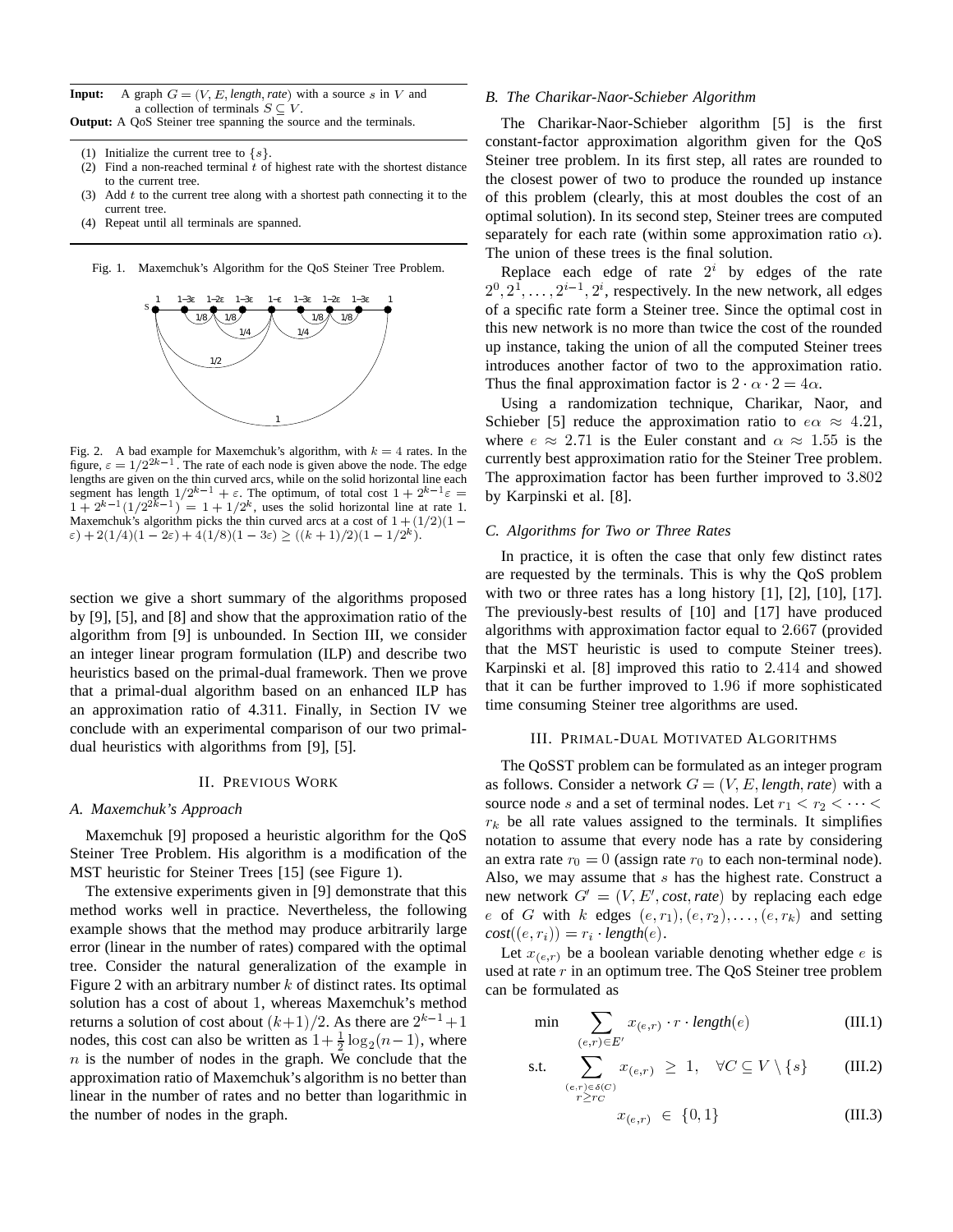where  $\delta(C)$  denotes the set of edges with exactly one endpoint in C and  $r_C$  denotes the maximum rate of a node in C. Note that (III.1) gives the cost of an optimal solution, while (III.2) guarantees that each terminal is connected to the source through a collection of edges of rate no less than its rate.

We relax the integrality constraints (III.3) and consider the dual linear program. For each  $(e, r)$ , we define  $C^*(e, r) =$  of node  $\{C \in V \setminus \{s\} : (e,r) \in \delta(C), r \geq r_C\}$ . In words,  $C^*(e,r)$ is the set of subsets C of  $V \setminus \{s\}$  such that  $(e, r)$  has at least one endpoint in  $C$  and  $r$  is at least as large as  $r<sub>C</sub>$ . Using this definition, the dual is as follows:

$$
\max \sum_{C} y_C
$$
\ns.t. 
$$
\sum_{C \in C^*(e,r)} y_C \leq r \cdot length(e), \quad \forall (e,r)
$$
\n
$$
y_C \geq 0
$$

#### *A. The Naive Primal-Dual Method*

The primal-dual framework applied to network design problems usually grows uniformly the dual variables associated to the "active" components of the current forest [6]. This approach fails to take into account the different rates of different nodes in the QoS problem. In Figure 3 we give a modification, referred to as the "Naive Primal-Dual" algorithm. Our modification takes into account the different rates by varying the speed at which each component grows. While the simulations in the ensuing sections show that this is a good method in practice, the solution it produces on some graphs may be very large compared to the optimal solution, as shown by the following example.

| <b>Input:</b> A graph $G = (V, E, length, rate)$ with a source s in V and |    |
|---------------------------------------------------------------------------|----|
| a collection of terminals $S \subseteq V$ .                               | сc |
| <b>Output:</b> A OoS Steiner tree spanning the source and the terminals.  |    |

- (1) Start from the spanning forest of  $G$  with no edges.
- (2) Grow  $y_C$  with speed  $r_C$  for each "active" component C of the current forest. (A component  $C$  is *inactive* if it contains  $s$  and all vertices of rate  $r_C$ .)
- (3) Stop growing once the dual inequality for a pair  $(e, r)$  becomes tight, with  $e$  connecting two distinct components of the forest.
- (4) Add  $e$  to the forest, collapsing the two components.
- (5) Terminate when there is no active component left.
- (6) Keep an edge of the resulting tree at the minimum needed rate.

Fig. 3. The Naive Primal-Dual algorithm for the QoS Steiner Tree Problem.



Fig. 4. The Restarting Primal-Dual avoids the mistake of the Naive Primal-Dual. Part (a) shows duplication of the edges. Part (b) shows the components growing along the respective edges.

**The Frame Example**. Consider two nodes of rate 1 connected by an edge of length 1 (see Figure 4). There is an arc between these two nodes, and on this arc there is a chain of nodes of rate

| <b>Input:</b> A Graph $G' = (V, E, cost, rate)$ with source s, and a |  |  |  |
|----------------------------------------------------------------------|--|--|--|
| collection of terminals $S$ .                                        |  |  |  |

**Output:** A QoS Steiner Tree spanning the source and the terminal.

- (1) Grow each active  $C_{r_i}$  with speed  $r_i$  along incident edges  $(e, r_j)$ ,  $j \leq i$ , picking edges which become tight.
- (2) Continue this process until there is no active component of rate  $r_k$ .
- (3) Remove all edges which are not necessary for maintaining connectivity of nodes of rate  $r_k$ .
- (4) Accept (keep in the solution) and contract all edges of  $C_{r_k}$  (i.e., set their length/cost to 0)
- (5) Restart the algorithm with the new graph

Fig. 5. The Restarting Primal-Dual algorithm for the QoS Steiner Tree Proble.

 $\epsilon$ . Each two consecutive nodes in the chain are at a distance  $\delta$ from each other, where  $\delta$  < 1. Each extreme node in the chain is at a distance  $\delta/2$  of its neighboring rate-1 node.

The Naive Primal-Dual applied to this graph connects the rate- $\epsilon$  nodes first, since  $\frac{\delta}{2} < \frac{1}{2}$ . So, the algorithm connects the rate-1 nodes via the rate- $\epsilon$  nodes, and not via the direct edge connecting them. Thus, the Naive Primal-Dual can make arbitrarily large errors (just take an arbitrarily long chain).

#### *B. Restarting Primal-Dual Algorithm*

An improved algorithm is given in Figure 5. One can easily see that this is a primal-dual algorithm. Indeed, each addition of an edge to the current solution is the result of growing dual variables. Moreover, since the feasibility requirement for edge a is  $\Sigma_{a \in \delta(C)} y_C \leq r \cdot length(a)$ , this addition preserves the feasibility of the dual solution. The algorithm maintains forests  $F^{r_i}$  given by the edges picked at rate  $r_i$ , and the connected components of  $F^{r_i}$ , seen as sets of vertices, are denoted in the algorithm by  $C_{r_i}$ . Such a component is *active* if  $r_{C_{r_i}} = r_i$  and  $C_{r_i}$  is disjoint from components of higher rate.

The Restarting Primal-Dual avoids the mistake made by the Naive Primal-Dual on the frame example in Figure 4(a). Then, at time  $\frac{\delta}{\gamma}$  the rate- $\epsilon$  nodes become connected. This means that  $\delta(1-\epsilon)$  of each rate-1 edge between the  $\epsilon$ -rate nodes is not covered. Meanwhile, the rate-1 nodes are growing on the respective edges as shown in Figure 4(b).

Let us assume that the Restarting Primal-Dual uses the chain of rate- $\epsilon$  nodes to connect the two rate-1 nodes instead of the direct edge. This would imply that it takes less time to cover the chain, i.e.,  $\frac{1}{2}\delta(1-\epsilon)n \leq \frac{1}{2}-\frac{\delta}{2}$ , where *n* is the number of rate- $\epsilon$  nodes. With  $\epsilon$  small, we obtain  $n\delta \leq 1$ , so if the Restarting Primal-Dual uses the chain then it is correct to do so.

## *C. Primal-Dual 4.311-Approximation Algorithm*

A primal-dual constant-factor approximation algorithm can be obtained based on the enhanced integer linear programming formulation below. It takes into account the fact that if a set  $C \subset V \setminus \{s\}$  is connected to the source with edges of rate  $r' > r_C$ , then there should be at least **two** edges of rate  $r'$  with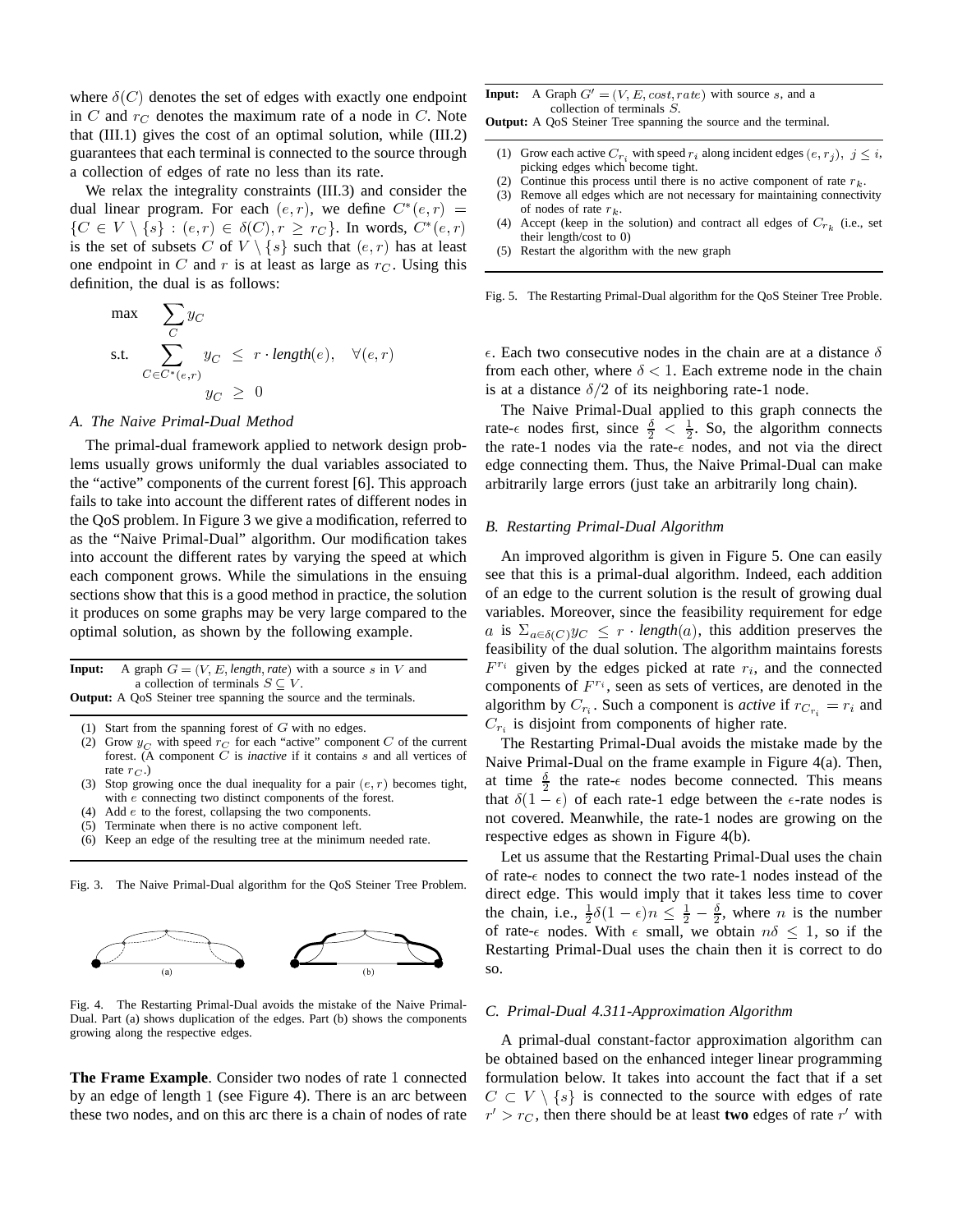exactly one endpoint in  $C$ . The integer program is

$$
\min \sum_{\substack{(e,r)\in E'\\ \text{s.t. } \sum_{\substack{e \in \delta(C)\\r = r_C}} x_{(e,r)} + \frac{1}{2} \sum_{\substack{e \in \delta(C)\\r > rc}} x_{(e,r)} \ge 1, \ \forall C \subseteq V \setminus \{s\}
$$

The corresponding dual of the LP relaxation is

$$
\max \sum_{C \subseteq V \setminus \{s\}} y_C
$$
\n
$$
\text{s.t.} \sum_{\substack{C: e \in \delta(C) \\ C \subset T}} y_C + \frac{1}{2} \sum_{\substack{C: e \in \delta(C) \\ C \subset T}} y_C \le r \cdot \text{length}(e) \quad (\text{III.4})
$$
\n
$$
y_C \ge 0
$$

The core of the algorithm is presented in Figure 6. Before that, we do a random bucketing of rates following  $[5]$ . Let a be a real (to be picked later) and  $\gamma$  be a real picked uniformly at random from the interval  $[0..1]$ . Every node of rate r is replaced by a node of rate  $a^{\gamma+j}$ , where j is the integer satisfying  $a^{\gamma+j-1} < r \leq a^{\gamma+j}$ .

 The primal-dual part follows the classical framework [6], and works in stages starting from the lower rate to the highest. During the execution of the algorithm, edges are picked at a certain rate (in other words,  $x_{(e,r)}$  is set to 1) one by one. Before executing step 3 at rate  $r$  for the *i*th time, the set of edges picked at rate r by the algorithm forms a forest  $F_i^r$ . for modelli (An edge can be picked at several rates, but it is kept in at <sup>c</sup> most one such rate in the final solution because of the reverse delete step.) A component  $C$  of  $F_i^r$  is called an *r*-component if  $r_C = r$ .

Using Constraint (III.4), it follows by induction on  $j$  that, for an edge e and a rate  $a^{\gamma+j}$ , we have

$$
\sum_{\substack{C : e \in \delta(C) \\ r_C \le a^{\gamma + j}}} y_C \le \text{length}(e) a^{\gamma + j} \sum_{i=0}^j \left(\frac{1}{2a}\right)^i
$$
\n
$$
\le \text{length}(e) a^{\gamma + j} \frac{2a}{2a - 1}.
$$

**Input:** A graph  $G = (V, E, length, rate)$  with source s in V and a collection of terminals  $S \subseteq V$ . **Output:** A QoS Steiner tree spanning the source and the terminal.

(1) For each  $r = r_1, r_2, \ldots, r_k$ , execute steps 2-6.

- (2) Start from the spanning forest  $F^r$  of G with no edges.
- (3) Grow  $y_C$  uniformly for each r-component C of the current forest  $F^r$ .
- (4) Stop growing once the dual inequality for a pair  $(e, r)$  becomes tight, with e connecting two distinct components of  $F^r$ .
- (5) Add  $(e, r)$  to  $F^r$ , collapsing two of its components.
- (6) Terminate when there is no r-component of  $F<sup>r</sup>$  left.
- (7) Traversing the list of picked edges in reverse order, remove an edge  $(e, r)$  from  $F^r$  if after  $(e, r)$ 's removal the set of edges picked form a feasible tree.

Fig. 6. The 4.311-approximation algorithm for QoS Steiner Tree.

For an edge picked by the algorithm at rate  $r$ , Constraint (III.4) is tight and therefore

$$
\sum_{\substack{C: e \in \delta(C) \\ C \subset \langle a^{\gamma + j} \rangle}} y_C \ge \text{length}(e) \frac{2a - 2}{2a - 1} a^{\gamma + j}.
$$
 (III.5)

Exactly as in [6], we have that the number of edges of rate  $r$  in the final solution which cross the active  $r$ -components at some moment (an edge being counted twice if it crosses two  $r$ -components) is at most twice the number of active  $r$ -components. Using Equation (III.5) and exactly the same argument as in Theorem 4.2 of [6], we obtain that the cost of the solution of the algorithm is bounded by  $\left(\frac{2(2a-1)}{2a-\cdots}\right)$  $\{f(2a-1)/(a-1)\}\text{opt}$ , as any feasible solution for the dual linear program has value at most the value of any feasible solution of the primal.

The same argument as in [5] shows that the approximation ratio of the algorithm above is  $(2a - 1)/\ln a$ . Numerically picking the best value for  $a$ , we obtain:

*Theorem 3.1:* The output cost of the algorithm on Figure 6 is at most  $4.311$  times the optimum cost.

# IV. EXPERIMENTAL STUDY

<sub>of</sub> testcases generated using GT-ITM generator [7] which is used All algorithms except the very recent 4.311-approximation Primal-Dual were implemented in C++. The heuristics were compiled using gpp with -O2 optimization, and run on a Sun workstation Ultra-60. The experiments were run on random for modelling internet networks [4]. Table I gives a comparison of the performance of of the aforementioned algorithms. The experiments were conducted in the presence of no Steiner nodes, respectively  $50\%$  Steiner nodes. Moreover, both arithmetic and geometric distributions of rates were tested.

Table I gives the results of a multitude of experiments; however, the results are fairly uniform throughout. It can be observed that the Naive Primal-Dual and the Charikar-Naor-Schieber algorithms most often produce comparable results which are slight improvements over the results produced by Maxemchuk's algorithm. The Restarting Primal-Dual typically produces the best result, which is typically  $0.25 - 6$  percent better than the result produced by Maxemchuk's algorithm; this, however, occurs at the expense of greater CPU time. It can also be observed that the difference between the algorithms increases as the number of rates increases. Figures 7 and 8 illustrate these results in graphical form.

## V. CONCLUSIONS

In this paper we have proposed new primal-dual heuristics and approximation algorithms for the QoS Steiner Tree problem. One limitation of the QoSST formulation is the assumption that each link in the network is able to support the maximum possible terminal rate. A more sophisticated version of the problem would include a maximum possible rate function *maxrate* :  $E \to \mathbb{R}^+$ , thus taking into account the different types of links existing in real networks. Furthermore, in practice maximum link rates would vary dynamically as a